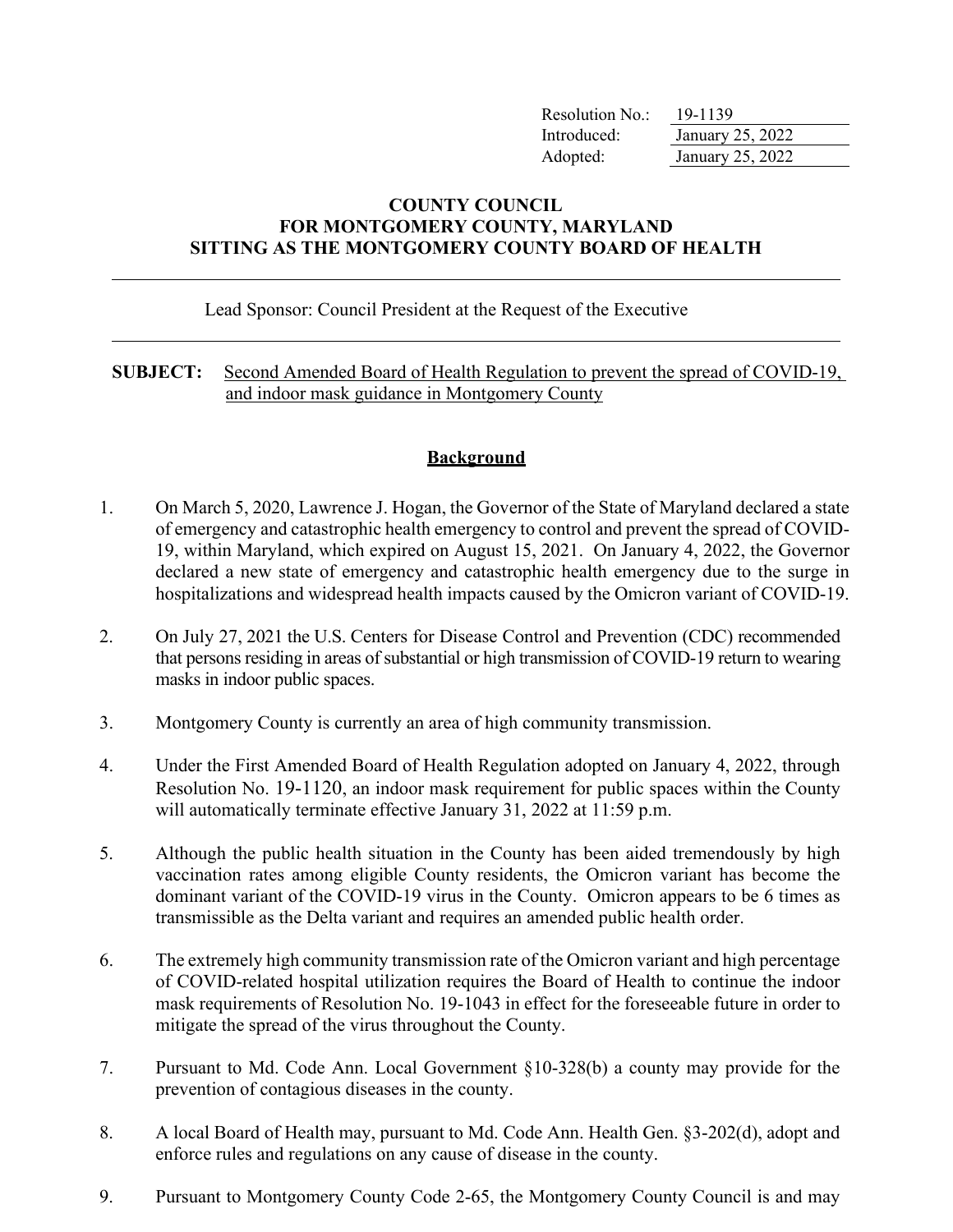act as the County Board of Health.

- 10. Rule 4(d) of the Council's Rules of Procedure provides that before the Board of Health adopts a regulation, the Council President must advertise a public hearing in a newspaper circulated throughout the County at least 15 days before the hearing and notify the governing body or chief executive officer of each municipality in the County at least 15 days before the hearing. Rule 4(d) allows the President to waive these notice provisions if apublic health emergency requires immediate action. The Council President has waived these notice requirements because of the public health emergency caused by COVID-19.
- 11. The County Council, sitting as the Board of Health, finds after hearing the testimony and other evidence in the record of the public hearing that this amended public health regulation is necessary to protect the health of County residents.

### **Action**

The County Council for Montgomery County, Maryland, sitting as the County Board of Health, finds that an emergency exists and approves the following amendments to the Board of Health regulation adopted on January 4, 2022, under Resolution No. 19-1120: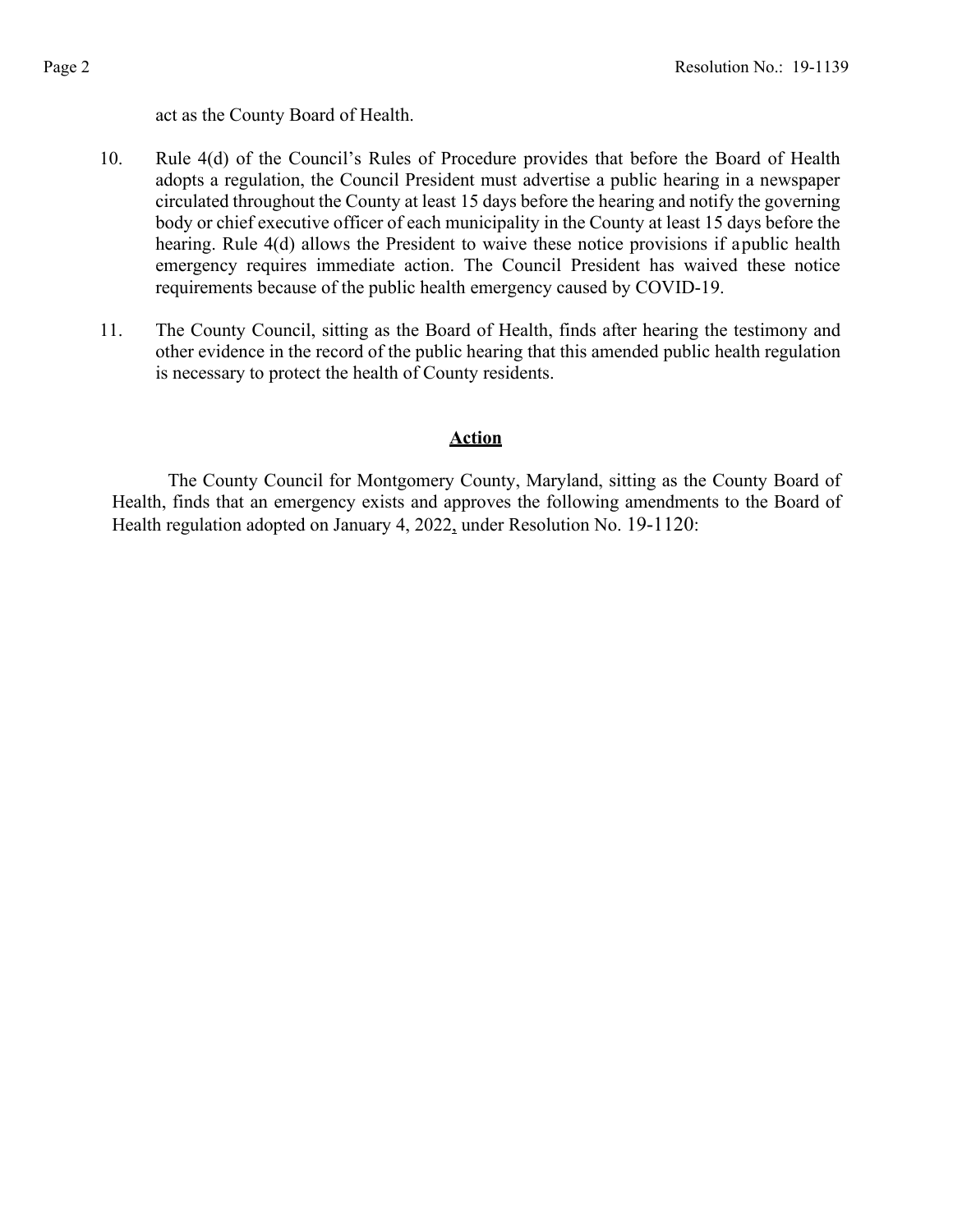| 1              | 1. | Definitions.                                                                          |                                                                                          |  |  |
|----------------|----|---------------------------------------------------------------------------------------|------------------------------------------------------------------------------------------|--|--|
| $\overline{2}$ |    |                                                                                       | <i>Face covering</i> means a covering that fully covers a person's nose, mouth, and chin |  |  |
| 3              |    |                                                                                       | and is secured to the person's head, including cloth face coverings, scarves, and        |  |  |
| 4              |    |                                                                                       | bandanas. It does not include face covering with a valve; or solely wearing a face       |  |  |
| 5              |    | shield.                                                                               |                                                                                          |  |  |
| 6              |    |                                                                                       | High transmission means 100 or more total cases per 100,000 population in the past       |  |  |
| 7              |    | 7 days or a 10.0% or greater test positivity in the past 7 days.                      |                                                                                          |  |  |
| 8              |    |                                                                                       | <i>Moderate transmission</i> means 10-49.99 total new cases per 100,000 persons in the   |  |  |
| 9              |    |                                                                                       | past 7 days or 5-7.99% test positivity during the past 7 days.                           |  |  |
| 10             |    |                                                                                       | Public transportation means shared-ride surface transportation services that are         |  |  |
| 11             |    | open to the general public, including without limitation, taxi services, ride-sharing |                                                                                          |  |  |
| 12             |    |                                                                                       | services, car services, and transit services operating within Montgomery County.         |  |  |
| 13             |    |                                                                                       | Examples of <i>public transportation</i> include Ride-On bus service, WMATA bus and      |  |  |
| 14             |    |                                                                                       | train service, MARC train service, and Mobility and Paratransit services.                |  |  |
| 15             |    |                                                                                       | Substantial transmission means 50-99.99 total new cases per 100,000 persons in           |  |  |
| 16             |    | the past 7 days or 8-9.99% test positivity during the past 7 days.                    |                                                                                          |  |  |
| 17             | 2. | <b>Face Coverings.</b>                                                                |                                                                                          |  |  |
| 18             |    | a.                                                                                    | Requirement to Wear Face Coverings. All persons in the County over the                   |  |  |
| 19             |    |                                                                                       | age of two (2) years old must wear face coverings indoors at any location                |  |  |
| 20             |    |                                                                                       | accessible to the public.                                                                |  |  |
| 21             |    | $\mathbf b$ .                                                                         | <i>Exceptions</i> . Paragraph 2.a. does not require persons to wear face coverings:      |  |  |
| 22             |    | 1.                                                                                    | if, due to a bona fide disability or medical condition, it would be                      |  |  |
| 23             |    |                                                                                       | unsafe for the person to do so;                                                          |  |  |
| 24             |    | ii.                                                                                   | to the extent wearing a face covering would impede communication                         |  |  |
| 25             |    |                                                                                       | by or with persons who have a hearing impairment or other                                |  |  |
| 26             |    |                                                                                       | disability, where the ability to see the mouth is essential for                          |  |  |
| 27             |    |                                                                                       | communication;                                                                           |  |  |
| 28             |    | iii.                                                                                  | if wearing a face covering would subject the person to an unsafe                         |  |  |
| 29             |    |                                                                                       | working condition, as determined by federal, state, or local                             |  |  |
| 30             |    |                                                                                       | occupational safety regulators or workplace safety guidelines;                           |  |  |
| 31             |    | iv.                                                                                   | to the extent wearing a face covering would make it impossible to                        |  |  |
| 32             |    |                                                                                       | receive services requiring access to the face, mouth, or head,                           |  |  |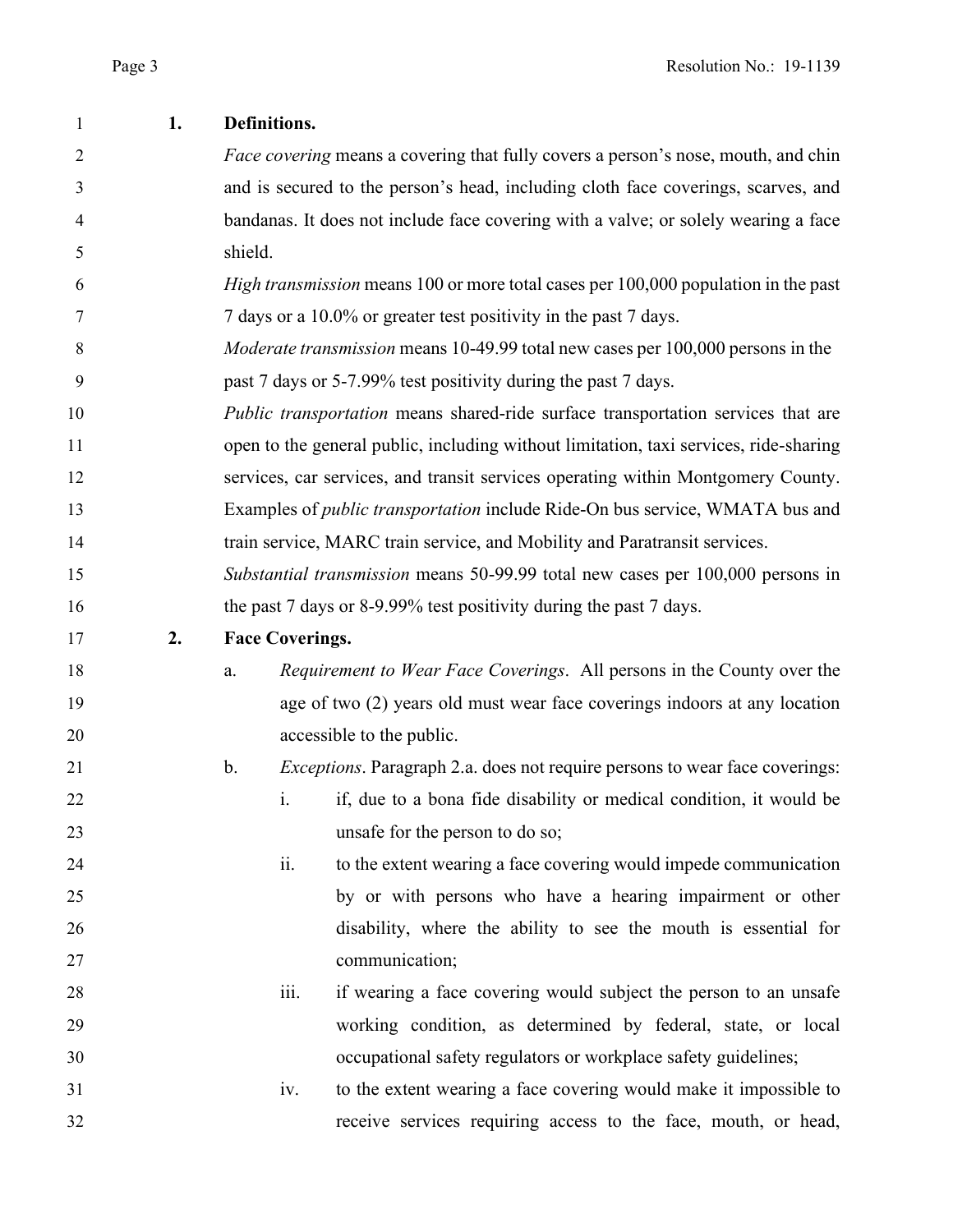| 33 |    |                                                                                 |       | including without limitation, dental care, shaving, and facial                       |
|----|----|---------------------------------------------------------------------------------|-------|--------------------------------------------------------------------------------------|
| 34 |    |                                                                                 |       | treatments;                                                                          |
| 35 |    |                                                                                 | V.    | while consuming food or beverages;                                                   |
| 36 |    |                                                                                 | vi.   | while swimming or engaging in other physical activities where the                    |
| 37 |    |                                                                                 |       | use of a Face Covering is likely to pose a bona fide safety risk;                    |
| 38 |    |                                                                                 | vii.  | while operating any public transportation conveyance, provided that                  |
| 39 |    |                                                                                 |       | the person is:                                                                       |
| 40 |    |                                                                                 |       | the sole operator of the conveyance, and<br>(1)                                      |
| 41 |    |                                                                                 |       | (2)<br>located in a separate compartment that is off-limits to riders;               |
| 42 |    |                                                                                 | viii. | to the extent it is necessary to observe the person's entire face to                 |
| 43 |    |                                                                                 |       | verify such person's identity for bona fide security purposes;                       |
| 44 |    |                                                                                 | ix.   | when a person is giving a speech or performing for broadcast or an                   |
| 45 |    |                                                                                 |       | audience, if no one in a location accessible to the public is within six             |
| 46 |    |                                                                                 |       | feet of the speaker; or                                                              |
| 47 |    |                                                                                 | X.    | pursuant to a Letter of Approval by the Health Officer or his                        |
| 48 |    |                                                                                 |       | designee under paragraph 4 of this regulation.                                       |
| 49 |    | $\mathbf{c}$ .                                                                  |       | The Board of Health must meet every week to review the data provided by              |
| 50 |    |                                                                                 |       | the Health Officer on community transmission of the virus and consider               |
| 51 |    |                                                                                 |       | whether the indoor mask mandate must continue. The Health Officer must               |
| 52 |    |                                                                                 |       | provide the Board of Health with the levels in the County of the following           |
| 53 |    |                                                                                 |       | three indicators along with the trend of each indicator for seven consecutive        |
| 54 |    |                                                                                 | days: |                                                                                      |
| 55 |    |                                                                                 | i.    | Number of cases per 100,000 residents in the past seven days;                        |
| 56 |    |                                                                                 | ii.   | Test positivity rate; and                                                            |
| 57 |    |                                                                                 | iii.  | COVID-related hospital bed utilization case rate.                                    |
| 58 | 3. | Notice.                                                                         |       |                                                                                      |
| 59 |    |                                                                                 |       | The Health Officer or his designee promptly must notify the County Council Sitting   |
| 60 |    | as the Board of Health, and the County Executive, of any change in the County's |       |                                                                                      |
| 61 |    |                                                                                 |       | transmission status. At least once daily, the Health Officer or his designee must    |
| 62 |    |                                                                                 |       | update the County website with the County's current community transmission           |
| 63 |    |                                                                                 |       | status, including information on the total new cases per 100,000 persons in the past |
| 64 |    | 7 days and the test positivity percentage during the past 7 days.               |       |                                                                                      |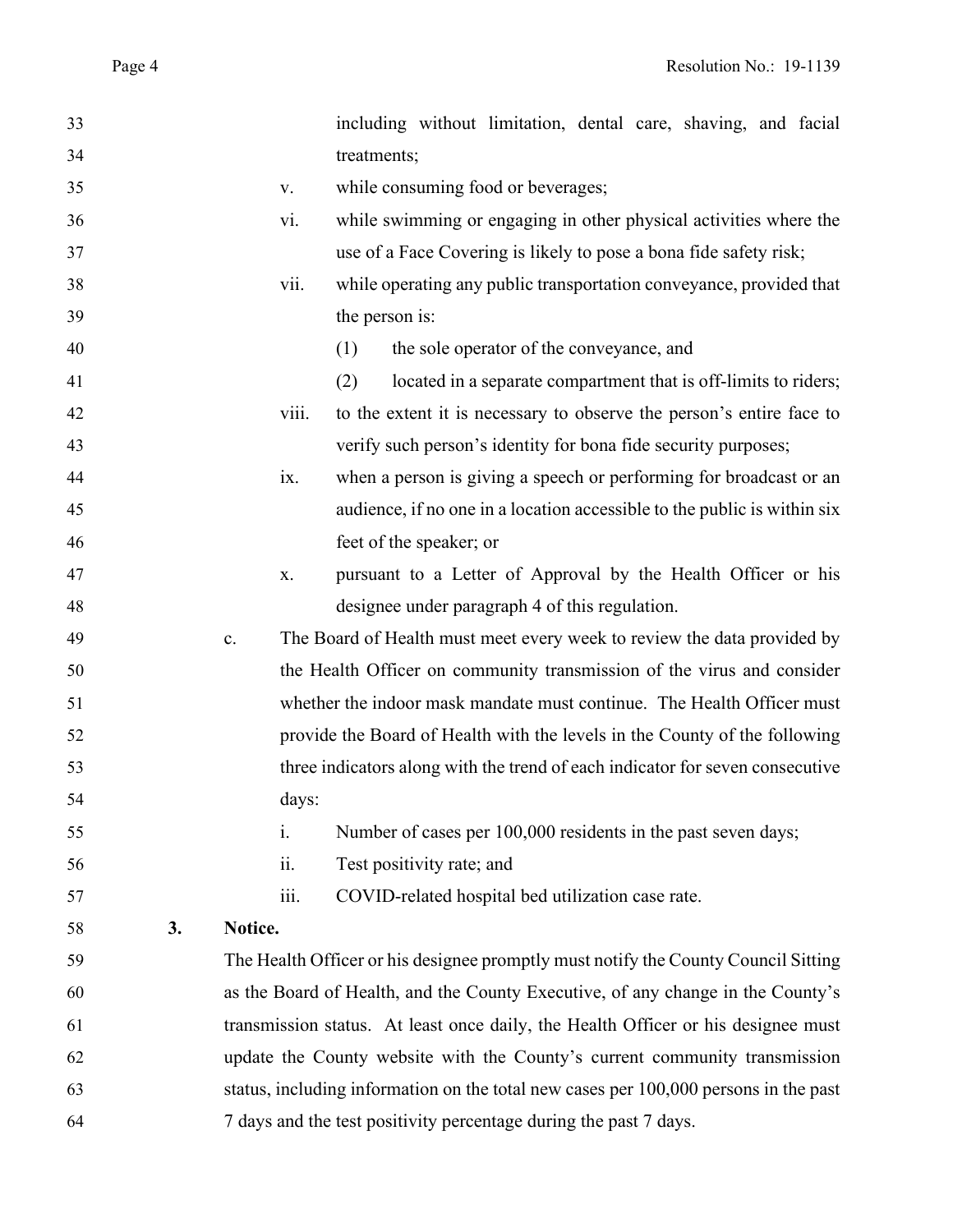| 55             | 4. | L            |
|----------------|----|--------------|
| $\frac{1}{6}$  |    | $\mathbf{a}$ |
| 57             |    |              |
| $\mathbf{8}$   |    |              |
| 59             |    |              |
| $\overline{0}$ |    |              |
| $\overline{1}$ |    | $\mathbf b$  |
| $\overline{2}$ |    |              |
| $\overline{3}$ |    |              |
| $\frac{4}{3}$  |    |              |
| $\overline{5}$ |    | $\mathbf{c}$ |
| $\overline{6}$ |    |              |
| $\overline{7}$ |    |              |
| $\overline{8}$ |    |              |
|                |    |              |

# **4. Letters of Approval Consistent with CDC Guidance.**

- a. If a person, organization, or venue is unclear about the application of this regulation to their business, event, or activity, or seeks a modification to the face covering requirement under paragraph 2.a. consistent with CDC guidelines, they may seek a Letter of Approval from the Health Officer or the Health Officer's designee.
- b. Requests for a Letter of Approval must be submitted a minimum of 5 business days before a scheduled event or activity for which a Letter of Approval is required. Failure to submit a timely request will result in an automatic denial of the Letter of Approval.
- c. Failure to obtain a required Letter of Approval prior to proceeding with an event or activity will be considered to be a violation of this regulation and could subject the requestor, organization, or venue to the appropriate fines and sanctions.
- d. Any person, organization, or venue that is found to have held an unauthorized event or activity without a Letter of Approval will be automatically disqualified from receiving a future Letter of Approval.
- e. A Letter of Approval may be issued by the Health Officer or the Health Officer's designee only to the extent that the conditions of approval in the Letter are consistent with CDC guidelines in place at the time the Letter is issued.
- **5. Enforcement.** This Order must be enforced by any County department or agency that has authority over the subject matter of any particular provision and the Montgomery County Police Department.
- **6. Applicability.** This regulation applies Countywide.
- **7. Severability.** If the application of this regulation or any part of it to any facts or circumstances is held invalid, the rest of the regulation and its application to all other facts and circumstances is intended to remain in effect.
- **8. Effective Date.** This regulation must take effect on January 25, 2022 at 12:00 a.m.
- **9. Termination.** This regulation will terminate without any further action by the Board of Health on February 21, 2022.